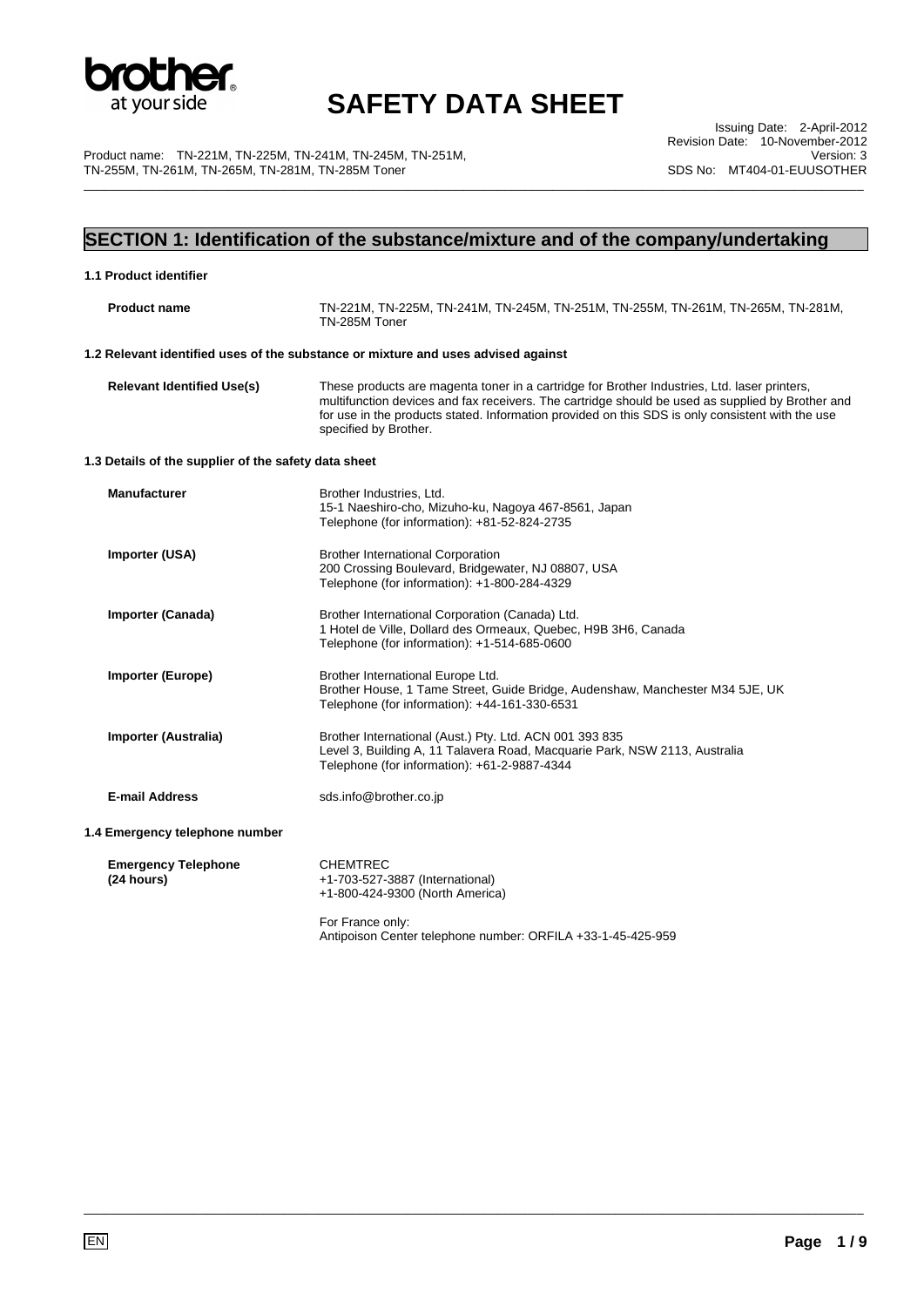

\_\_\_\_\_\_\_\_\_\_\_\_\_\_\_\_\_\_\_\_\_\_\_\_\_\_\_\_\_\_\_\_\_\_\_\_\_\_\_\_\_\_\_\_\_\_\_\_\_\_\_\_\_\_\_\_\_\_\_\_\_\_\_\_\_\_\_\_\_\_\_\_\_\_\_\_\_\_\_\_\_\_\_\_\_\_\_\_\_\_\_\_\_\_\_\_\_\_\_\_\_\_\_\_\_\_\_\_\_\_\_\_\_

Product name: TN-221M, TN-225M, TN-241M, TN-245M, TN-251M, TN-255M, TN-261M, TN-265M, TN-281M, TN-285M Toner

Issuing Date: 2-April-2012 Revision Date: 10-November-2012 Version: 3 SDS No: MT404-01-EUUSOTHER

### **SECTION 2: Hazards identification**

**2.1 Classification of the substance or mixture** 

**Classification according to Regulation (EC) No 1272/2008** 

Not classified as hazardous

 **Classification according to Directive 1999/45/EC** 

Not classified as hazardous

#### **Australia Classification**

Not classified as hazardous according to the criteria of NOHSC

#### **2.2 Label elements**

**Labelling according to Regulation (EC) No. 1272/2008** 

**Hazard pictograms**  None

 **Signal Word**  None

**Hazard Statements**  None

 **Precautionary statements**  None

#### **2.3 Other hazards**

This product contains no substance considered to be persistent, bioaccumulating nor toxic (PBT). This product contains no substance considered to be very persistent nor very bioaccumulating (vPvB).

### **SECTION 3: Composition/information on ingredients**

#### **3.2 Mixtures**

**Description of the mixture:** Styrene-acrylate Toner (Mixture).

| <b>Chemical Name</b>        | <b>CAS-No</b> | EC-No     | $w/w$ %   | <b>Classification</b><br>(67/548/EEC) | <b>Classification</b><br>(EU Reg. 1272/2008) |
|-----------------------------|---------------|-----------|-----------|---------------------------------------|----------------------------------------------|
| Styrene-acrylate copolymer  | 25767-47-9    |           | 80-85     | Not classified                        | Not classified                               |
| Piament                     | $***$         | $***$     | $4 - 7$   | Not classified                        | Not classified                               |
| Paraffin wax                | 8002-74-2     | 232-315-6 | $2 - 4$   | Not classified                        | Not classified                               |
| <b>Fatty Acid Ester</b>     | $***$         |           | $2.5 - 4$ | Not classified                        | Not classified                               |
| <b>PMMA</b>                 | 9011-14-7     |           | $1 - 3$   | Not classified                        | Not classified                               |
| Silicon Dioxide (amorphous) | 112945-52-5   | 231-545-4 | $0.5 - 3$ | Not classified                        | Not classified                               |
| Silicon Dioxide (amorphous) | 7631-86-9     | 231-545-4 | $0.1 - 5$ | Not classified                        | Not classified                               |
| Styrene-acrylate Resin      | $***$         |           | 01.2      | Not classified                        | Not classified                               |

\_\_\_\_\_\_\_\_\_\_\_\_\_\_\_\_\_\_\_\_\_\_\_\_\_\_\_\_\_\_\_\_\_\_\_\_\_\_\_\_\_\_\_\_\_\_\_\_\_\_\_\_\_\_\_\_\_\_\_\_\_\_\_\_\_\_\_\_\_\_\_\_\_\_\_\_\_\_\_\_\_\_\_\_\_\_\_\_\_\_\_\_\_\_\_\_\_\_\_\_\_\_\_\_\_\_\_\_\_\_\_\_\_

For the full text of R-phrases and H-Statements see Section 16

#### \*\* CONFIDENTIAL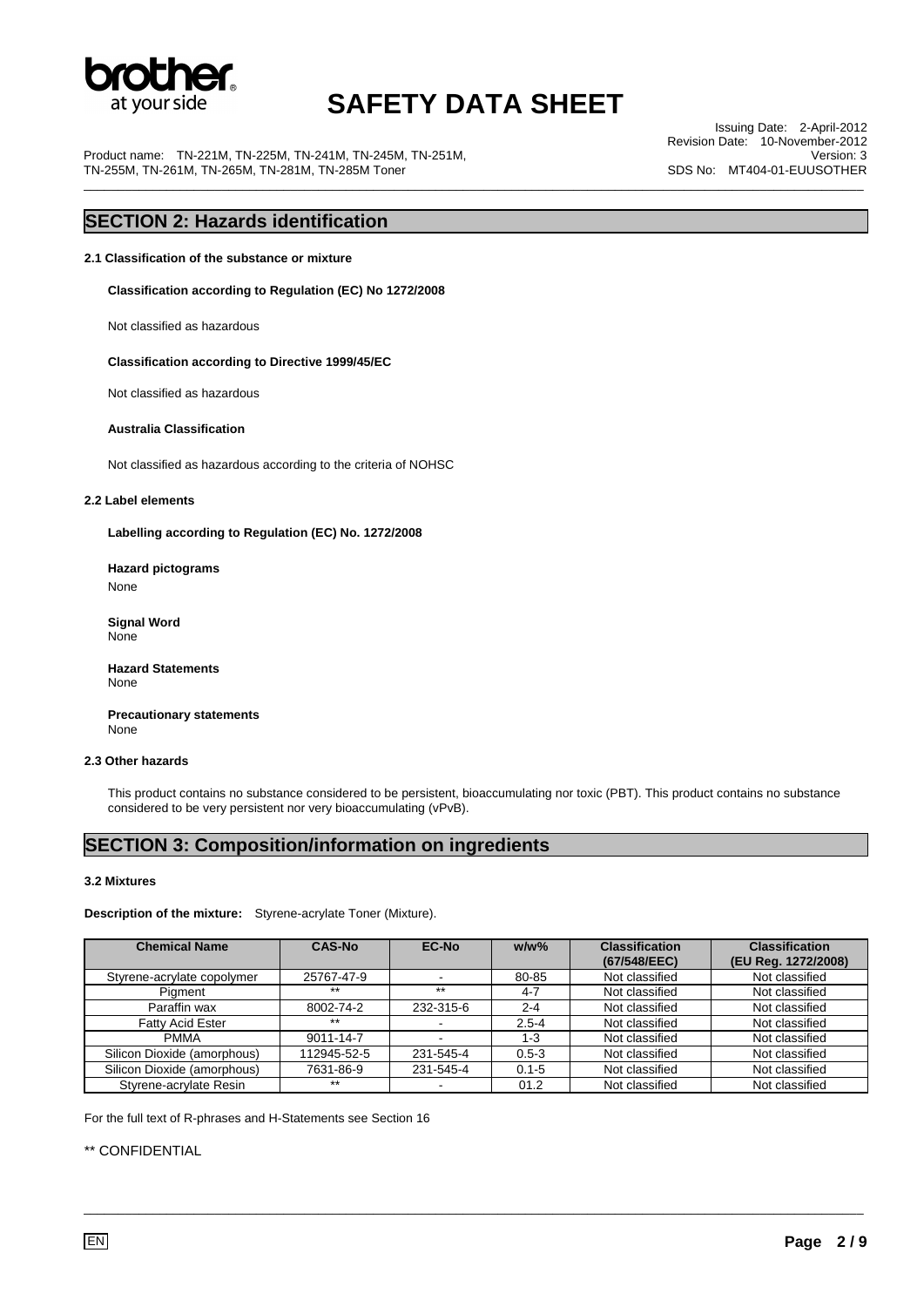

\_\_\_\_\_\_\_\_\_\_\_\_\_\_\_\_\_\_\_\_\_\_\_\_\_\_\_\_\_\_\_\_\_\_\_\_\_\_\_\_\_\_\_\_\_\_\_\_\_\_\_\_\_\_\_\_\_\_\_\_\_\_\_\_\_\_\_\_\_\_\_\_\_\_\_\_\_\_\_\_\_\_\_\_\_\_\_\_\_\_\_\_\_\_\_\_\_\_\_\_\_\_\_\_\_\_\_\_\_\_\_\_\_

Product name: TN-221M, TN-225M, TN-241M, TN-245M, TN-251M, TN-255M, TN-261M, TN-265M, TN-281M, TN-285M Toner

Issuing Date: 2-April-2012 Revision Date: 10-November-2012 Version: 3 SDS No: MT404-01-EUUSOTHER

## **SECTION 4: First aid measures**

#### **4.1 Description of first aid measures**

| General advice                                                                       |  | If symptoms persist, obtain medical attention.                                                                                                     |
|--------------------------------------------------------------------------------------|--|----------------------------------------------------------------------------------------------------------------------------------------------------|
| Inhalation                                                                           |  | Obtain immediate medical attention. In case of accident by inhalation remove casualty to fresh air<br>and keep at rest.                            |
| Skin contact                                                                         |  | Remove contaminated clothing immediately and wash affected skin with plenty of water or soap and<br>water.                                         |
| Eye contact                                                                          |  | Obtain medical attention. If substance has got into the eyes, immediately wash out with plenty of<br>water for at least 15 minutes.                |
| Ingestion                                                                            |  | Obtain immediate medical attention. Wash out mouth with water and give 100-200 ml of water to<br>drink.                                            |
| 4.2 Most important symptoms and<br>effects, both acute and delayed                   |  | Inhalation (dust): For large quantities: May cause irritation to the respiratory system. Increased<br>difficulty in breathing. Sneezing. Coughing. |
|                                                                                      |  | Eye contact: May cause eye irritation.                                                                                                             |
|                                                                                      |  | Ingestion: May cause stomach ache. Unlikely route of exposure.                                                                                     |
| 4.3 Indication of any immediate<br>medical attention and special<br>treatment needed |  | Treat symptomatically.                                                                                                                             |

## **SECTION 5: Firefighting measures**

| 5.1 Extinguishing media<br>Suitable Extinguishing Media      | Extinguish preferably with dry chemical, carbon dioxide, water spray, foam.                                                                                                                                                                                                                                                                                                                                                                                                                                                                     |
|--------------------------------------------------------------|-------------------------------------------------------------------------------------------------------------------------------------------------------------------------------------------------------------------------------------------------------------------------------------------------------------------------------------------------------------------------------------------------------------------------------------------------------------------------------------------------------------------------------------------------|
| Unsuitable Extinguishing Media                               | Do not use water jet.                                                                                                                                                                                                                                                                                                                                                                                                                                                                                                                           |
| 5.2 Special hazards arising from the<br>substance or mixture | May form explosible dust clouds in air.                                                                                                                                                                                                                                                                                                                                                                                                                                                                                                         |
| 5.3 Advice for firefighters                                  | Do not use high-pressure water in order to prevent creating a dust cloud and spreading fire dust.<br>Use appropriate respirator for carbon monoxide and carbon dioxide. Wear positive pressure<br>self-contained breathing apparatus (SCBA) during the attack phase of firefighting operations and<br>during cleanup in enclosed or poorly ventilated areas immediately after a fire. Personnel not having<br>suitable respiratory protection must leave the area to prevent significant exposure to toxic<br>combustion gases from any source. |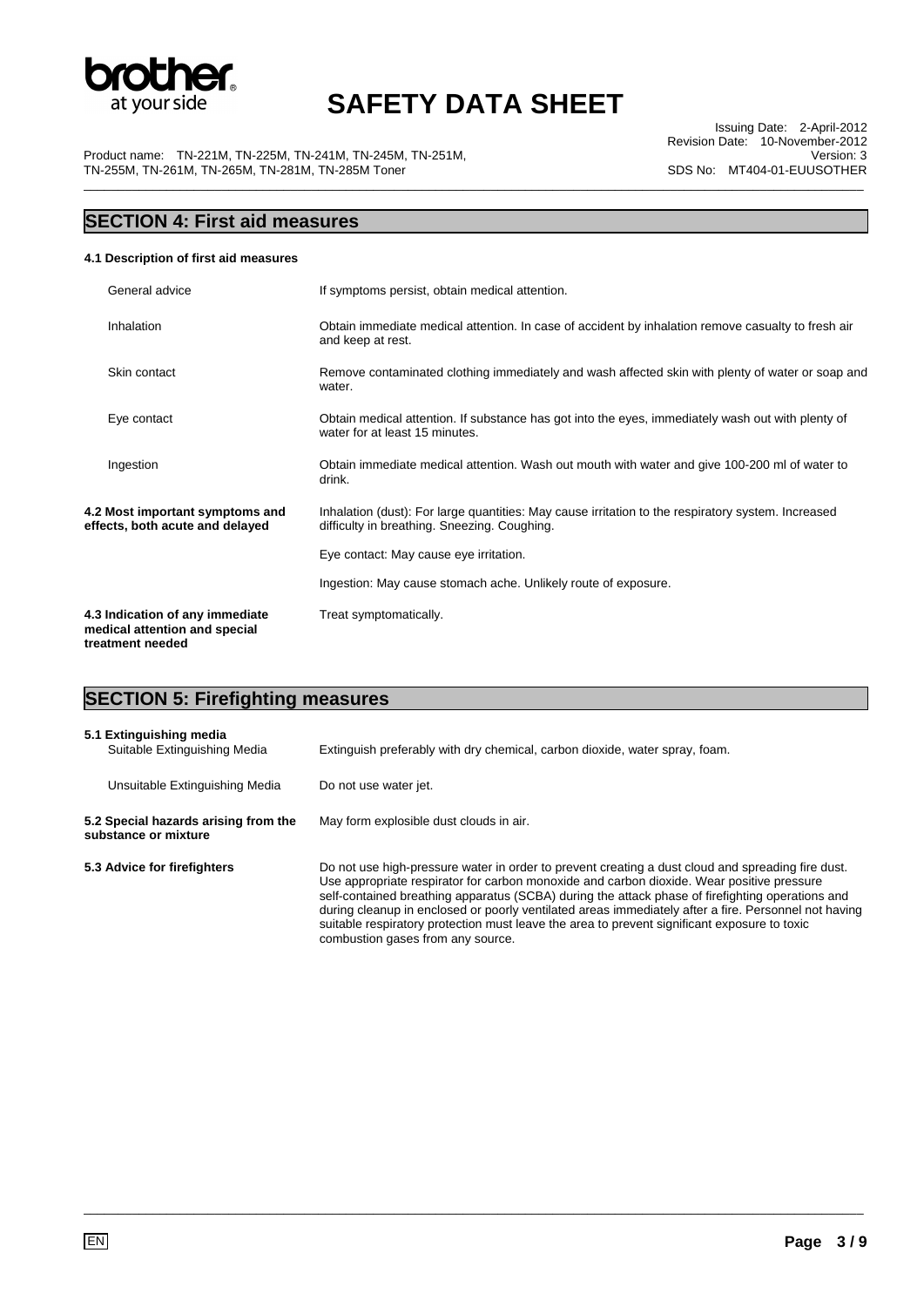

\_\_\_\_\_\_\_\_\_\_\_\_\_\_\_\_\_\_\_\_\_\_\_\_\_\_\_\_\_\_\_\_\_\_\_\_\_\_\_\_\_\_\_\_\_\_\_\_\_\_\_\_\_\_\_\_\_\_\_\_\_\_\_\_\_\_\_\_\_\_\_\_\_\_\_\_\_\_\_\_\_\_\_\_\_\_\_\_\_\_\_\_\_\_\_\_\_\_\_\_\_\_\_\_\_\_\_\_\_\_\_\_\_

Product name: TN-221M, TN-225M, TN-241M, TN-245M, TN-251M, TN-255M, TN-261M, TN-265M, TN-281M, TN-285M Toner

Issuing Date: 2-April-2012 Revision Date: 10-November-2012 Version: 3 SDS No: MT404-01-EUUSOTHER

## **SECTION 6: Accidental release measures**

| 6.1 Personal precautions, protective<br>equipment and emergency<br>procedures | Avoid generation of dust. Do not breathe dust. A suitable dust mask or dust respirator with filter type<br>A/P may be appropriate.                                                                                                                                                                                                                                                                              |
|-------------------------------------------------------------------------------|-----------------------------------------------------------------------------------------------------------------------------------------------------------------------------------------------------------------------------------------------------------------------------------------------------------------------------------------------------------------------------------------------------------------|
| 6.2 Environmental precautions                                                 | Prevent substance entering sewers. Washings must be prevented from entering surface water<br>drains.                                                                                                                                                                                                                                                                                                            |
| 6.3 Methods and materials for<br>containment and cleaning up                  | Sweep the spilt toner or remove it with a vacuum cleaner and transfer into a sealed container<br>carefully. Sweep slowly to minimize generation of dust during cleanup. If a vacuum cleaner is used,<br>the motor must be rated as dust explosion proof.<br>Potential for very fine particles to be taken into the vacuum only to be passed back into the<br>environment due to pore size in the bag or filter. |
| 6.4 Reference to other sections                                               | For personal protection: See section 8.<br>For disposal considerations: See section 13.                                                                                                                                                                                                                                                                                                                         |

# **SECTION 7: Handling and storage**

| 7.1 Precautions for safe handling                                   | Keep out of the reach of children. Avoid generation of dust. Avoid inhalation of high concentrations<br>of dust. Avoid contact with eyes.                                                                                            |
|---------------------------------------------------------------------|--------------------------------------------------------------------------------------------------------------------------------------------------------------------------------------------------------------------------------------|
| 7.2 Conditions for safe storage,<br>including any incompatibilities | Keep away from oxidizing agents.                                                                                                                                                                                                     |
| 7.3 Specific end use(s)                                             | These products are magenta toner in a cartridge for Brother Industries, Ltd. laser printers,<br>multifunction devices and fax receivers. This cartridge should be used as supplied by Brother and<br>for use in the products stated. |

### **SECTION 8: Exposure controls/personal protection**

#### **8.1 Control Parameters**

#### **Occupational Exposure Limits**

| <b>Chemical Name</b>      | <b>Paraffin wax</b><br>8002-74-2                          |
|---------------------------|-----------------------------------------------------------|
|                           |                                                           |
| <b>ACGIH TLV</b>          | TWA: $2 \text{ mg/m}^3$ fume                              |
| <b>OSHA PEL</b>           |                                                           |
| <b>European Union</b>     |                                                           |
| <b>The United Kingdom</b> | STEL: $6 \text{ mg/m}^3$                                  |
|                           | TWA: $2 \text{ mg/m}^3$                                   |
| <b>France</b>             | TWA: $2 \text{ mg/m}^3$                                   |
| Spain                     | TWA: $2 \text{ mg/m}^3$                                   |
| Portugal                  | TWA: $2 \text{ mg/m}^3$                                   |
| <b>Finland</b>            | TWA: $1 \text{ mg/m}^3$                                   |
| <b>Denmark</b>            | TWA: $2 \text{ mg/m}^3$                                   |
| <b>Switzerland</b>        | TWA: $2 \text{ mg/m}^3$                                   |
| Poland                    | TWA: $2 \text{ mg/m}^3$                                   |
| Norway                    | TWA: $2 \text{ mg/m}^3$                                   |
|                           | STEL: $4 \text{ mg/m}^3$                                  |
| <b>Ireland</b>            | TWA: $2 \text{ mg/m}^3$                                   |
|                           | STEL: $6 \text{ mg/m}^3$                                  |
| <b>Chemical Name</b>      | <b>Silicon Dioxide (amorphous)</b>                        |
|                           | 112945-52-5                                               |
| <b>ACGIH TLV</b>          |                                                           |
| <b>OSHA PEL</b>           | 20mppcf $80 \frac{\text{m}}{\text{s}}$ /%SiO <sub>2</sub> |
| <b>European Union</b>     |                                                           |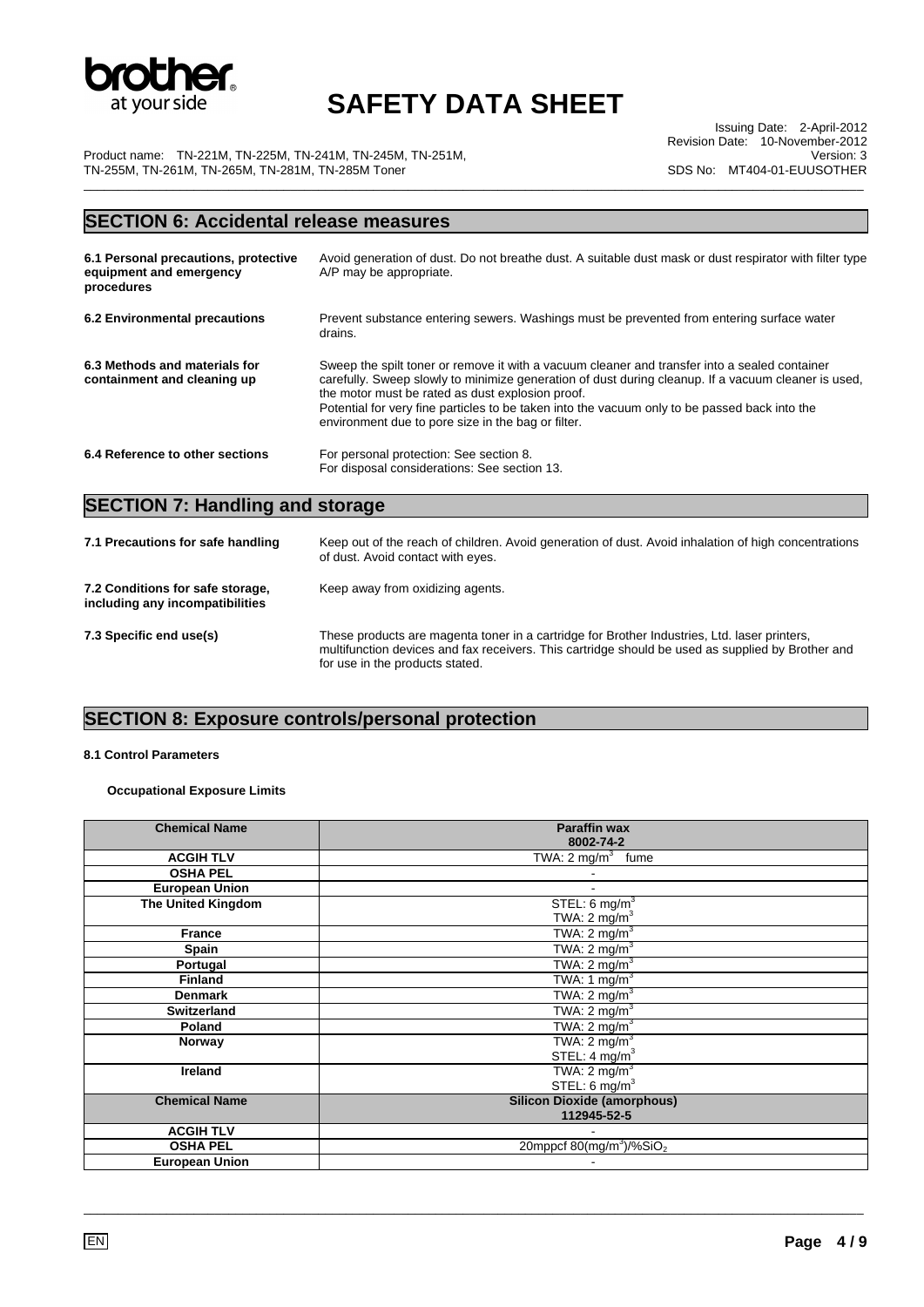

Issuing Date: 2-April-2012 Revision Date: 10-November-2012 Version: 3 SDS No: MT404-01-EUUSOTHER

Product name: TN-221M, TN-225M, TN-241M, TN-245M, TN-251M, TN-255M, TN-261M, TN-265M, TN-281M, TN-285M Toner \_\_\_\_\_\_\_\_\_\_\_\_\_\_\_\_\_\_\_\_\_\_\_\_\_\_\_\_\_\_\_\_\_\_\_\_\_\_\_\_\_\_\_\_\_\_\_\_\_\_\_\_\_\_\_\_\_\_\_\_\_\_\_\_\_\_\_\_\_\_\_\_\_\_\_\_\_\_\_\_\_\_\_\_\_\_\_\_\_\_\_\_\_\_\_\_\_\_\_\_\_\_\_\_\_\_\_\_\_\_\_\_\_

| Austria                       | TWA: 4 mg/m $3$                                                                                           |
|-------------------------------|-----------------------------------------------------------------------------------------------------------|
| <b>Chemical Name</b>          | <b>Silicon Dioxide (amorphous)</b>                                                                        |
|                               | 7631-86-9                                                                                                 |
| <b>ACGIH TLV</b>              |                                                                                                           |
| <b>OSHA PEL</b>               | 20mppcf                                                                                                   |
|                               | $80$ (mg/m <sup>3</sup> )/%SiO <sub>2</sub>                                                               |
| <b>European Union</b>         |                                                                                                           |
| <b>The United Kingdom</b>     | STEL: $18 \text{ mg/m}^3$                                                                                 |
|                               | STEL: 7.2 mg/m <sup>3</sup>                                                                               |
|                               | TWA: 6 mg/m <sup>3</sup>                                                                                  |
|                               | TWA: 2.4 mg/m <sup>3</sup>                                                                                |
| Germany                       | TWA: 4 mg/m $3$                                                                                           |
| Austria                       | TWA: $4 \text{ mg/m}^3$                                                                                   |
|                               | TWA: $0.3$ mg/m <sup>3</sup>                                                                              |
| <b>Switzerland</b>            | TWA: 4 mg/ $m^3$                                                                                          |
|                               | TWA: $0.3 \text{ mg/m}^3$                                                                                 |
| Norway                        | TWA: 1.5 mg/m $^3$                                                                                        |
|                               | STEL: $3 \text{ mg/m}^3$                                                                                  |
| <b>Ireland</b>                | TWA: $6 \text{ mg/m}^3$                                                                                   |
|                               | TWA: 2.4 $mg/m3$                                                                                          |
|                               |                                                                                                           |
| <b>Additional information</b> | USA OSHA PEL (TWA): 15 mg/m <sup>3</sup> (Total Dust) $5mg/m3$ (Respirable Fraction).                     |
|                               | ACGIH TLV (TWA): 10 $mg/m3$ (Inhalable particles) $\overline{3}$ mg/m <sup>3</sup> (Respirable particles) |

**8.2 Exposure controls** 

| Appropriate engineering controls                                         | Good general ventilation should be sufficient under normal use.                                                                                     |
|--------------------------------------------------------------------------|-----------------------------------------------------------------------------------------------------------------------------------------------------|
| Personal protective equipment                                            | Not normally required. For use other than in normal operating procedures (such as in the event of<br>large spill), the following should be applied: |
| Eye Protection                                                           | Safety goggles.                                                                                                                                     |
| <b>Hand Protection</b>                                                   | Protective gloves.                                                                                                                                  |
| Skin and body protection                                                 | Long sleeved clothing and long pants.                                                                                                               |
| Respiratory protection                                                   | Dust mask. (Large spillages: Respirator).                                                                                                           |
| <b>Environmental Exposure Controls</b> Avoid release to the environment. |                                                                                                                                                     |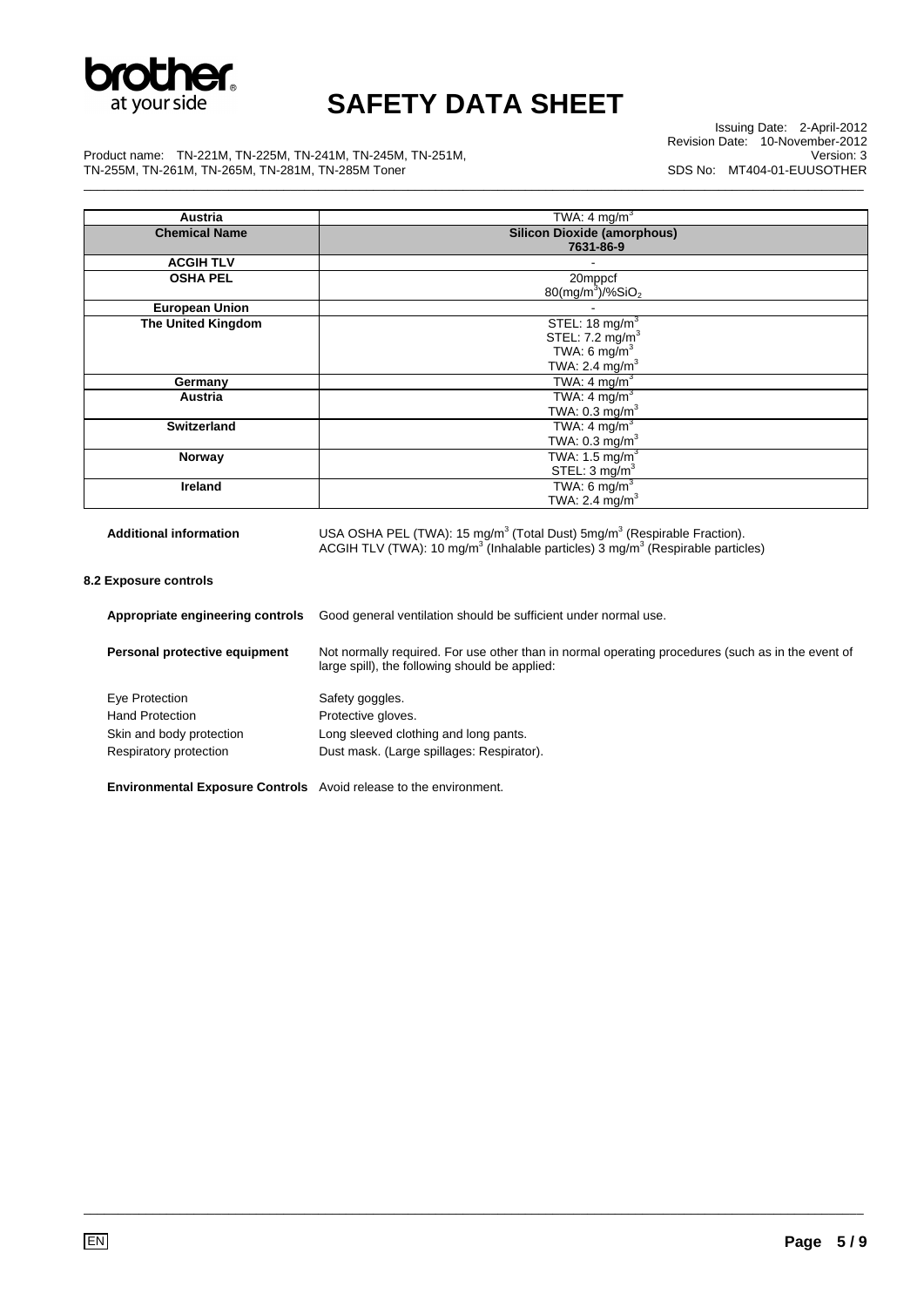

Product name: TN-221M, TN-225M, TN-241M, TN-245M, TN-251M, TN-255M, TN-261M, TN-265M, TN-281M, TN-285M Toner \_\_\_\_\_\_\_\_\_\_\_\_\_\_\_\_\_\_\_\_\_\_\_\_\_\_\_\_\_\_\_\_\_\_\_\_\_\_\_\_\_\_\_\_\_\_\_\_\_\_\_\_\_\_\_\_\_\_\_\_\_\_\_\_\_\_\_\_\_\_\_\_\_\_\_\_\_\_\_\_\_\_\_\_\_\_\_\_\_\_\_\_\_\_\_\_\_\_\_\_\_\_\_\_\_\_\_\_\_\_\_\_\_

Issuing Date: 2-April-2012 Revision Date: 10-November-2012 Version: 3 SDS No: MT404-01-EUUSOTHER

# **SECTION 9: Physical and chemical properties**

#### **9.1 Information on basic physical and chemical properties**

| Appearance                                      |                                                                                                |
|-------------------------------------------------|------------------------------------------------------------------------------------------------|
| Physical state                                  | Powder                                                                                         |
| Color                                           | Magenta                                                                                        |
| Odor                                            | Odorless                                                                                       |
| Odor Threshold                                  | No information available                                                                       |
| рH                                              | Not applicable                                                                                 |
| Melting point/freezing point                    | No information available                                                                       |
| Initial boiling point and boiling range         | Not applicable                                                                                 |
| <b>Flash Point</b>                              | Not applicable                                                                                 |
| Evaporation rate                                | Not applicable                                                                                 |
| Flammability (solid, gas)                       | Not applicable                                                                                 |
| Upper/lower flammability or explosive<br>limits | No information available                                                                       |
| Vapor pressure                                  | Not applicable                                                                                 |
| Vapor density                                   | Not applicable                                                                                 |
| Relative density                                | No information available                                                                       |
| Solubility(ies)                                 | Insoluble (water)                                                                              |
| Partition coefficient: n-octanol/water          | No information available                                                                       |
| Auto-ignition temperature                       | No information available                                                                       |
| Decomposition temperature                       | No information available                                                                       |
| Viscosity                                       | Not applicable                                                                                 |
| <b>Explosive properties</b>                     | Explosive limits of toner particles suspended in air approximately equal to that of coal dust. |
| Oxidizing properties                            | No information available                                                                       |

#### **9.2 Other information**

No information available.

### **SECTION 10: Stability and reactivity**

| 10.1 Reactivity                            | No information available.                                                                       |
|--------------------------------------------|-------------------------------------------------------------------------------------------------|
| <b>10.2 Chemical stability</b>             | Stable.                                                                                         |
| 10.3 Possibility of hazardous<br>reactions | No information available.                                                                       |
| 10.4 Conditions to avoid                   | Keep at a temperature not exceeding 200 °C. Avoid friction, sparks, or other means of ignition. |
| 10.5 Incompatible materials                | Strong oxidizing agents.                                                                        |
| 10.6 Hazardous decomposition<br>products   | Contains: Carbon monoxide, Carbon dioxide and Nitrogen oxides.                                  |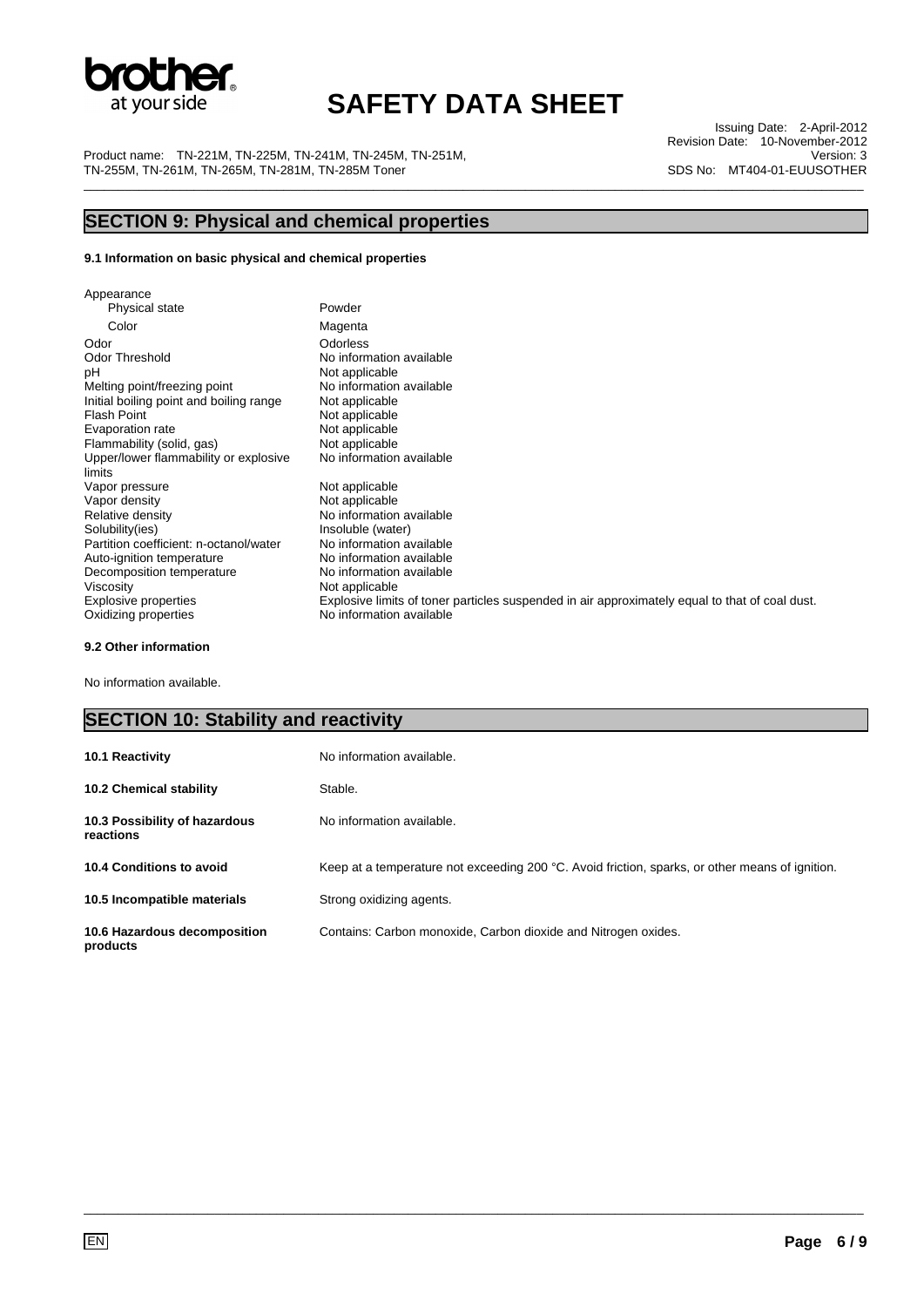

\_\_\_\_\_\_\_\_\_\_\_\_\_\_\_\_\_\_\_\_\_\_\_\_\_\_\_\_\_\_\_\_\_\_\_\_\_\_\_\_\_\_\_\_\_\_\_\_\_\_\_\_\_\_\_\_\_\_\_\_\_\_\_\_\_\_\_\_\_\_\_\_\_\_\_\_\_\_\_\_\_\_\_\_\_\_\_\_\_\_\_\_\_\_\_\_\_\_\_\_\_\_\_\_\_\_\_\_\_\_\_\_\_

Product name: TN-221M, TN-225M, TN-241M, TN-245M, TN-251M, TN-255M, TN-261M, TN-265M, TN-281M, TN-285M Toner

Issuing Date: 2-April-2012 Revision Date: 10-November-2012 Version: 3 SDS No: MT404-01-EUUSOTHER

### **SECTION 11: Toxicological information**

#### **11.1 Information on toxicological effects**

**Acute toxicity** 

| Inhalation<br>Eye contact<br>Skin contact<br>Ingestion | Acute $LC_{50} > 5.09$ mg/l (Method OECD#436)<br>No information available.<br>No information available.<br>Acute $LD_{50} > 2000$ mg/kg (Method OECD#420) |
|--------------------------------------------------------|-----------------------------------------------------------------------------------------------------------------------------------------------------------|
| <b>Skin corrosion/irritation</b>                       | Non-irritant. (Method: OECD#404)                                                                                                                          |
| Serious eye damage/irritation                          | Minimal irritant to the eye. (Method: OECD#405)                                                                                                           |
| Respiratory or skin sensitisation                      | It is not a skin sensitizer. (Method: OECD#429)                                                                                                           |
| <b>Mutagenicity</b>                                    | Ames test: Negative. (Method: OECD#471)                                                                                                                   |
| Carcinogenicity                                        | Ingredients of this product have not been classified as carcinogens according to IARC<br>monographs, NTP and OSHA.                                        |

### **SECTION 12: Ecological information**

#### **12.1 Toxicity**

| <b>Chemical Name</b>               | Toxicity to algae                 | <b>Toxicity to fish</b>                                                                                                                                                                          | Toxicity to daphnia and other |  |
|------------------------------------|-----------------------------------|--------------------------------------------------------------------------------------------------------------------------------------------------------------------------------------------------|-------------------------------|--|
|                                    |                                   |                                                                                                                                                                                                  | aquatic invertebrates         |  |
| Silicon Dioxide (amorphous)        | $EC_{50}$ : 440 mg/L 72 h         | $LC_{50}$ : 5000 mg/L 96 h static                                                                                                                                                                | $EC_{50}$ : 7600 mg/L 48 h    |  |
| 7631-86-9                          | (Pseudokirchneriella subcapitata) | (Brachydanio rerio)                                                                                                                                                                              | (Ceriodaphnia dubia)          |  |
|                                    |                                   |                                                                                                                                                                                                  |                               |  |
| 12.2 Persistance and degradability | No information available.         |                                                                                                                                                                                                  |                               |  |
|                                    |                                   |                                                                                                                                                                                                  |                               |  |
| 12.3 Bioaccumulative potential     | No information available.         |                                                                                                                                                                                                  |                               |  |
|                                    |                                   |                                                                                                                                                                                                  |                               |  |
|                                    |                                   |                                                                                                                                                                                                  |                               |  |
| 12.4 Mobility in soil              | No information available.         |                                                                                                                                                                                                  |                               |  |
|                                    |                                   |                                                                                                                                                                                                  |                               |  |
| 12.5 Results of PBT and vPvB       |                                   | This product contains no substance considered to be persistent, bioaccumulating nor toxic (PBT).<br>This product contains no substance considered to be very persistent nor very bioaccumulating |                               |  |
| assessment                         |                                   |                                                                                                                                                                                                  |                               |  |
|                                    | $(vPvB)$ .                        |                                                                                                                                                                                                  |                               |  |
| 12.6 Other adverse effects         | No information available.         |                                                                                                                                                                                                  |                               |  |
|                                    |                                   |                                                                                                                                                                                                  |                               |  |

#### **SECTION 13: Disposal considerations**

**13.1 Waste treatment methods** Do not put toner or toner cartridges into a fire, this can cause fire to spread with the risk of causing burn injuries. Shred toner cartridges in a dust/explosion controlled environment. Finely dispersed particles may form explosive mixtures in the air. Dispose of in accordance with Federal, State, and local regulations.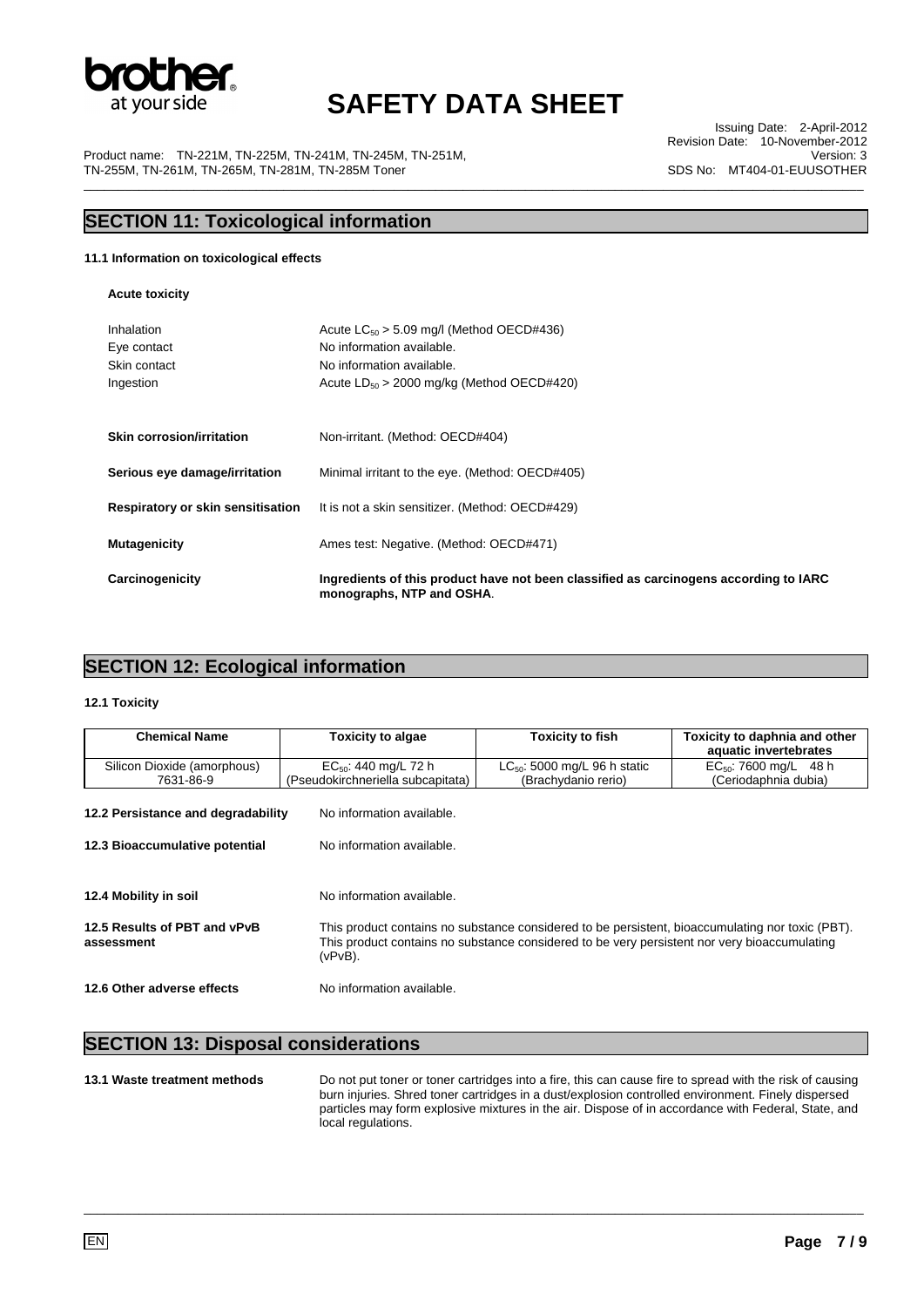

Issuing Date: 2-April-2012 Revision Date: 10-November-2012 Version: 3 SDS No: MT404-01-EUUSOTHER

Product name: TN-221M, TN-225M, TN-241M, TN-245M, TN-251M, TN-255M, TN-261M, TN-265M, TN-281M, TN-285M Toner \_\_\_\_\_\_\_\_\_\_\_\_\_\_\_\_\_\_\_\_\_\_\_\_\_\_\_\_\_\_\_\_\_\_\_\_\_\_\_\_\_\_\_\_\_\_\_\_\_\_\_\_\_\_\_\_\_\_\_\_\_\_\_\_\_\_\_\_\_\_\_\_\_\_\_\_\_\_\_\_\_\_\_\_\_\_\_\_\_\_\_\_\_\_\_\_\_\_\_\_\_\_\_\_\_\_\_\_\_\_\_\_\_

### **SECTION 14: Transport information**

Not classified according to the United Nations "Recommendations on the Transport of Dangerous Goods"

| 14.1 UN Number                                                              | None           |
|-----------------------------------------------------------------------------|----------------|
| 14.2 UN proper shipping name                                                | None           |
| 14.3 Transport hazard class(es)                                             | None           |
| <b>14.4 Packing Group</b>                                                   | None           |
| <b>14.5 Environmental hazards</b>                                           | None           |
| 14.6 Special precautions for user                                           | None           |
| 14.7 Transport in bulk according to<br>Annex II of Marpol 73/78 and the IBC | Not applicable |

Not regulated under DOT, IMDG, ADR, RID, IATA.

**Code** 

### **SECTION 15: Regulatory information**

**15.1 Safety, health and environmental EU:**Not classified as dangerous for supply/use. (1999/45/EC) **regulations/legislation specific for the substance or mixture USA:** All chemical substances contained in this product are and had been listed on the TSCA Chemical Substances Inventory, and none is subject to any of the following TSCA requirements: section 4 test rules; proposed or final section 5(a)(2) significant new use rules; section 5(e) consent orders; section 8(a) preliminary assessment information rules; and section 8(d) health and safety data reporting rules. **Canada:** WHMIS: Not applicable. (Manufactured article)

\_\_\_\_\_\_\_\_\_\_\_\_\_\_\_\_\_\_\_\_\_\_\_\_\_\_\_\_\_\_\_\_\_\_\_\_\_\_\_\_\_\_\_\_\_\_\_\_\_\_\_\_\_\_\_\_\_\_\_\_\_\_\_\_\_\_\_\_\_\_\_\_\_\_\_\_\_\_\_\_\_\_\_\_\_\_\_\_\_\_\_\_\_\_\_\_\_\_\_\_\_\_\_\_\_\_\_\_\_\_\_\_\_

**15.2 Chemical Safety Assessment** No.